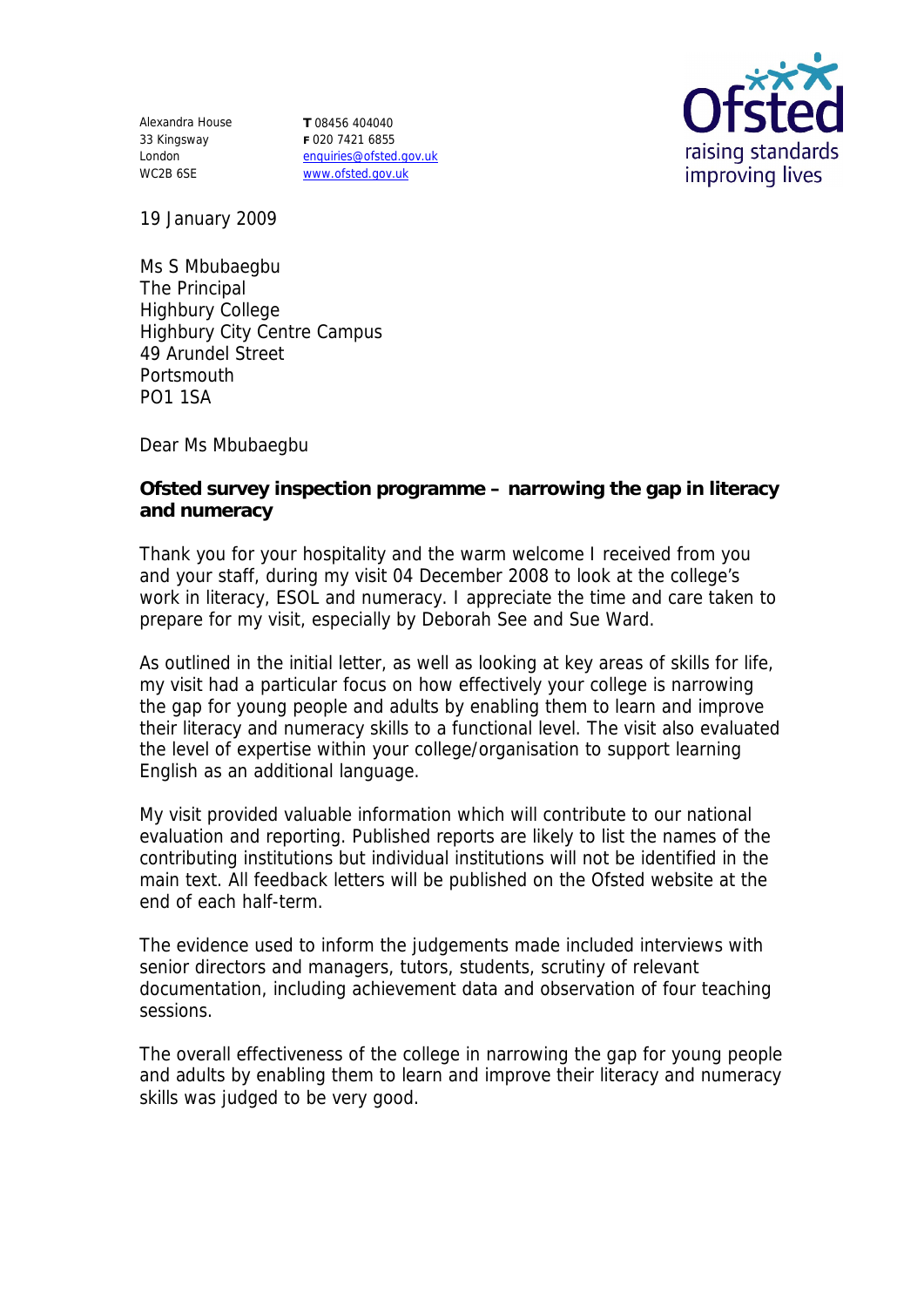## **Achievement and standards**

Achievement in literacy, English for speakers of other languages (ESOL) and numeracy is good. Very high success rates have been maintained for literacy and numeracy over the last three years. Retention is generally very high, although retention on one-year literacy programmes for 16-18 year olds is relatively low. Success rates for key skills show a steady improvement and are above national benchmark levels.

- Students are achieving functional skills for life, often from a very low base line.
- Observed students are keen to learn and they complete set tasks well and with enjoyment.
- The quality of work in students' files is of a good standard and commensurate with achieving successful learning outcomes.
- Students are developing good independent learning skills through participation in entry level programmes prior to mainstream courses.
- Success rates for literacy and numeracy on most courses are very high and over 90%. Retention is very high at around 95%.
- Lower retention of 16-18 year olds on the one-year literacy programmes is resulting in lower success rates. Achievement rates of completers, however, are very high.
- Success rates for key skills have improved steadily over the last three years.
- Success rates in key skills across the vocational areas, at 64–73%, are now 10-20% above national benchmarks.
- ESOL students are making good progression; to courses at higher levels, to mainstream vocational courses, and in some cases into employment.
- Achievement of nationally recognised work-related qualifications and certificates by ESOL students is good.

**Quality of teaching and learning of literacy, ESOL and numeracy**

The quality of observed teaching and learning is good.

- Tutors' management of sessions is effective; firm, but friendly, and supportive approaches were adopted. Tutors engage particularly well with students and this strongly supports learning.
- Sessions are well planned with clear identification of learning aims and objectives.
- Good interdepartmental working between staff provides effective ESOL support within a strong vocational context.
- ESOL students develop good knowledge and understanding of further learning pathways and progression to employment.
- ESOL programmes are effective in raising students' confidence and self-esteem and providing optimism and motivation to achieve.
- Cultural and national diversity is promoted well and helps to develop social integration through racial tolerance.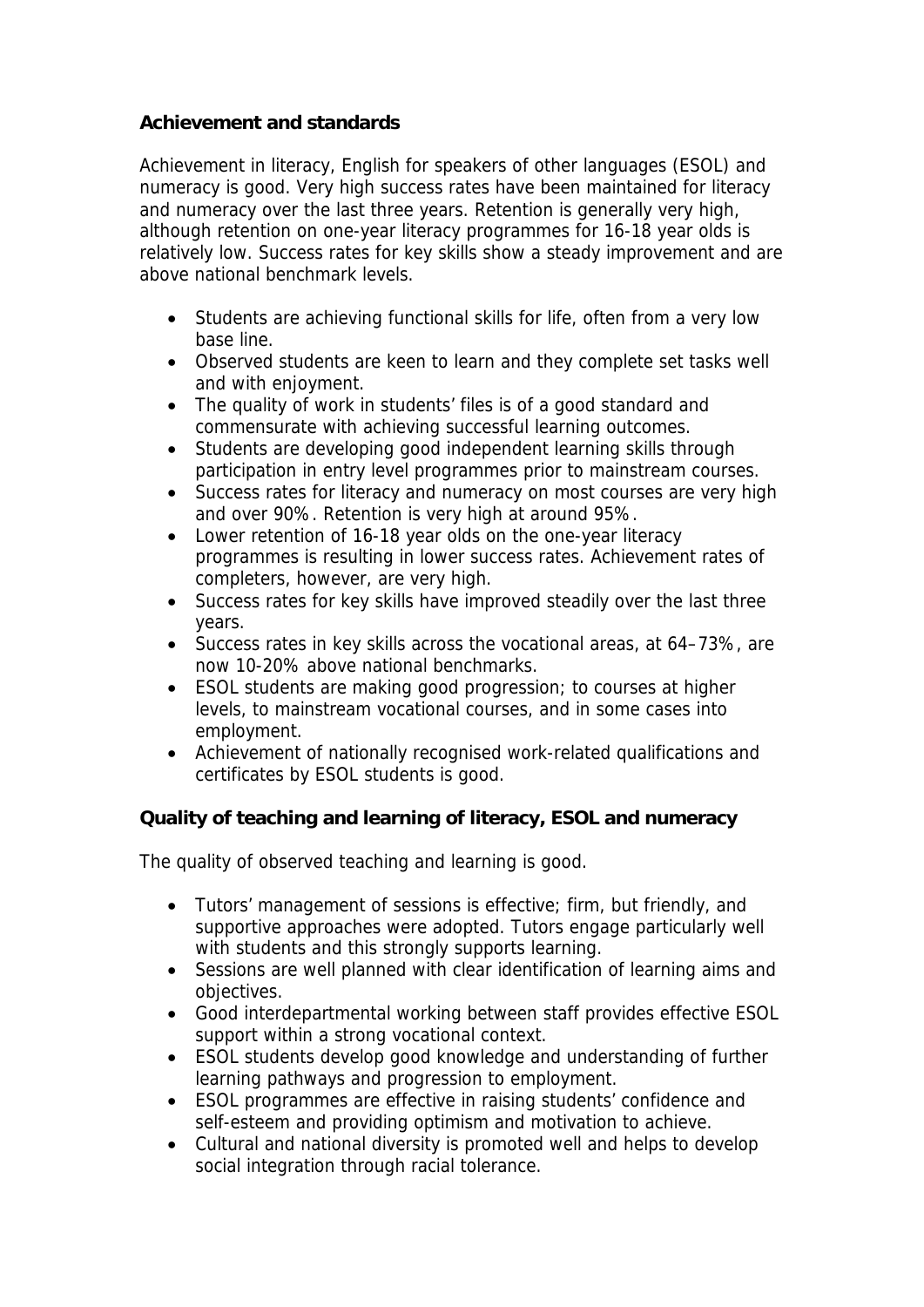- Vocational programmes are supported effectively by integrated skills for life.
- Good liaison and understanding between skills for life and vocational tutors to provide synchronised learning.
- Generally well-resourced sessions and good use of interactive whiteboards effectively engage students' interest.
- Teaching sessions are well planned and the level and pace of learning is appropriate to the ability and knowledge of individual students.
- Initial assessment findings and individual student profiles quide planned learning.
- Students with additional needs are well supported by learning support assistants (LSAs). However, planned activities for LSAs are not well described in lesson plans and their effectiveness is dependent upon individual initiative.
- Tutors are effective in engaging the students in learning and using students' experiences and opinions as a basis for informative group discussions.

## **Quality of the provision**

The quality of provision for young people and adults with skills for life below a functional level is good.

- The college has particularly effective strategies for developing students' independent learning skills through participation in initial pre-entry level programmes to improve students' skills for life and provide them with a widened understanding of vocational opportunities and better skills to progress towards these.
- Arrangements for initial assessment and diagnoses of learning needs have been improved and the findings are used well to plan individual learning.
- Students are enabled to progress in their learning through a range of skills for life interventions.
- Support for students is very good and well suited to meet the needs of diverse groups.
- Strong resourcing of additional learning support, as part of the college's strategy and commitment to full skills support, is enabling disadvantaged students to participate and achieve.
- Strong focus on raising low self-esteem through achievement; the setting of incremental targets is providing students with 'quick wins' and an early motivation through achievement.
- Effective use of tutor mentors to provide support and guidance to students at risk of failing.
- Good use of enrichment activities to motivate disadvantaged students, for example, students on the Back on Track programme.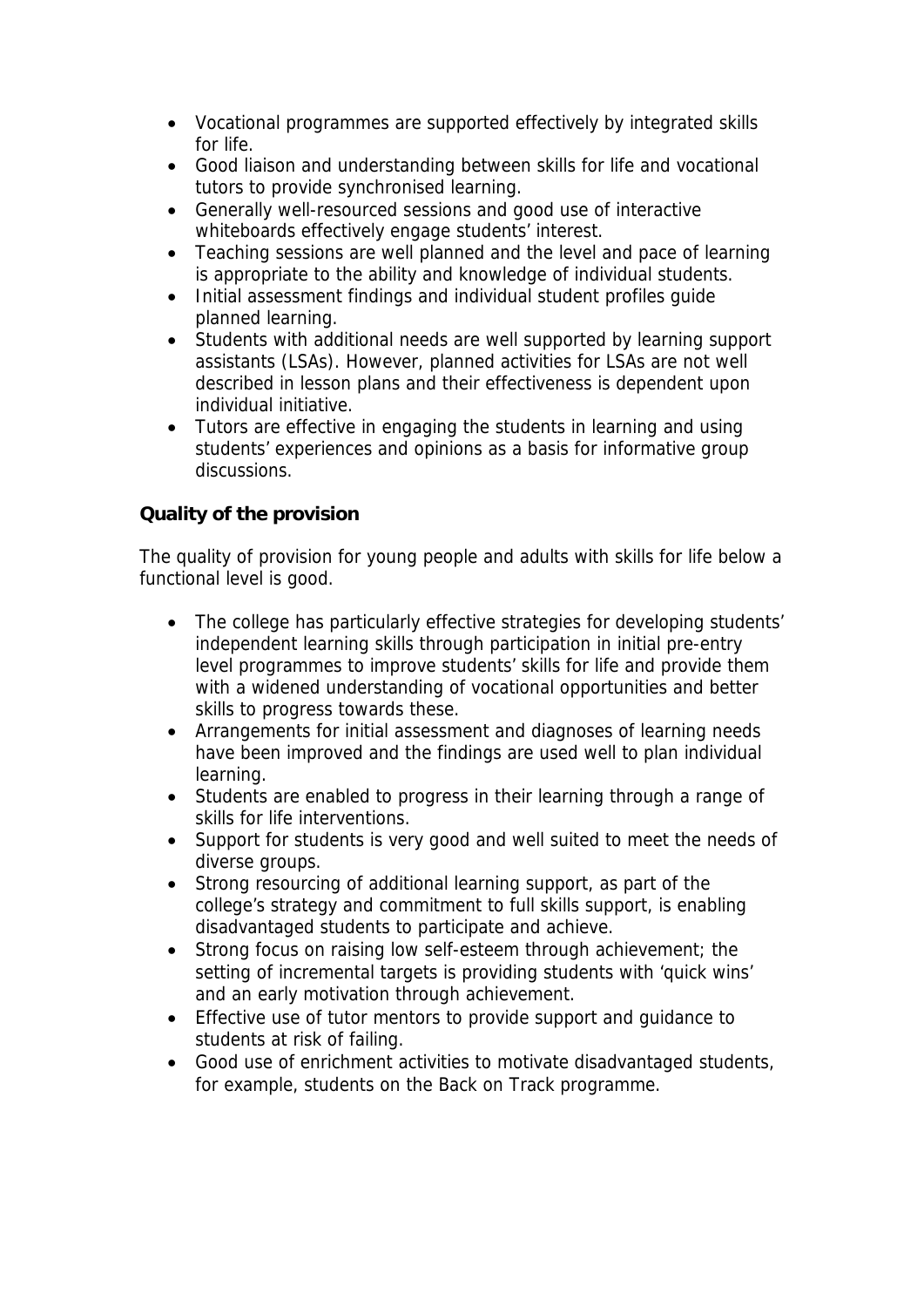**Leadership and management of literacy and numeracy**

The leadership and management of provision for young people and adults with skills for life below a functional level are outstanding. Successful features include:

- clear strategic policies and procedures which prioritise the integration of skills for life throughout vocational learning
- clear management responsibilities for skills for life and interdepartmental working to provide cohesive learning support
- very strong partnership working with external agencies and organisations and community groups
- strong focus of the college on meeting the learning needs of its local community and widening participation of 'hard to reach' students and those from disadvantaged groups
- effective initiatives to integrate ESOL programmes with mainstream vocational programmes; good inter-departmental co-operation
- well developed quality improvement procedures focusing on review and responsive revision to meet students' learning needs.

## **English as an additional language**

The level of expertise within the college/organisation to support young people and adults with learning English as an additional language is outstanding. ESOL is delivered within the context of developing students' cultural and social awareness and effectiveness to support vocational progression pathways.

- Outstanding development of ESOL students' knowledge and understanding of further learning pathways.
- Good progression by ESOL students to higher level courses, to mainstream vocational courses and into employment.
- Strong interdepartmental working between staff is providing effective ESOL support within a strong vocational context.
- ESOL programmes are raising students' confidence and self-esteem and providing optimism and motivation to achieve.

## **Inclusion**

The college works well in partnership with external support agencies and organisations and with community groups to widen participation.

- The college is successful in locating and engaging with 'high risk' and 'hard to reach' students. Its enrolment of students, for example, from minority ethnic groups, those with mental health problems and young people not in education, training and employment remains significant.
- The college is effective in tackling social exclusion by providing social and life skills within the integrated context of skills for life and specialised vocational skills.